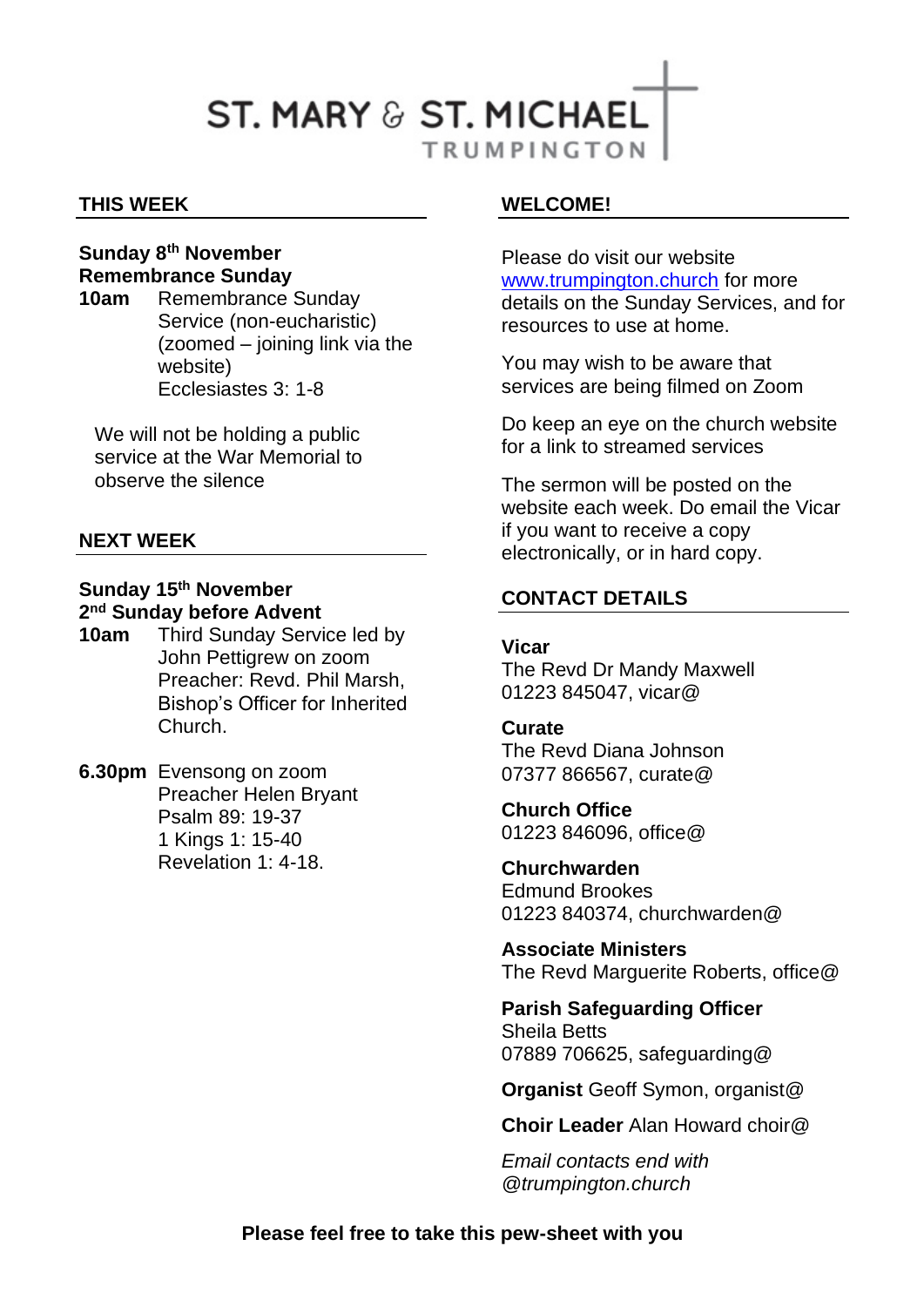## **Collect**

God, our refuge and strength, bring near the day when wars shall cease

and poverty and pain shall end, that earth may know the peace of heaven

through Jesus Christ our Lord. **Amen**

## **Ecclesiastes 3:1-8**

For everything there is a season, and a time for every matter under heaven: a time to be born, and a time to die; a time to plant, and a time to pluck up what is planted; a time to kill, and a time to heal; a time to break down, and a time to build up; a time to weep, and a time to laugh; a time to mourn, and a time to dance; a time to throw away stones, and a time to gather stones together; a time to embrace, and a time to refrain from embracing; a time to seek, and a time to lose; a time to keep, and a time to throw away; a time to tear, and a time to sew; a time to keep silence, and a time to speak; a time to love, and a time to hate; a time for war, and a time for peace.

## **Post Communion Prayer**

God of peace,

whose Son Jesus Christ proclaimed the kingdom

and restored the broken to wholeness of life:

look with compassion on the anguish of the world,

and by your healing power

make whole both people and nations; through our Lord and Saviour Jesus Christ.

## **Amen**

## **PRAYERS**

For Turkey in the wake of the recent earthquake; for those who have lost loved ones and homes.

For our local nurseries, schools and colleges as they persevere in the grip of another national lockdown.

For those who face employment uncertainty and deprivation as a result of lockdown.

For families as they prepare for Christmas, and especially for those who are unable to see relatives and friends.

For those you know who are in care homes or sheltered accommodation.

## **CHURCH NEWS & NOTICES**

*(Please send any notices to the Church Office by 9am Tuesday)*

**Church re-opening for Private Prayer** The church building will be open on **Wednesdays and Fridays** from 12noon till 2pm. It will be staffed by a steward during these times. Please enter through the North Door and leave through the door in the chancel. Space for prayer will, at the moment, be confined to the Chancel. Thank you to those who have volunteered to steward.

Please note that visitors will not have access to the Bakehouse toilet.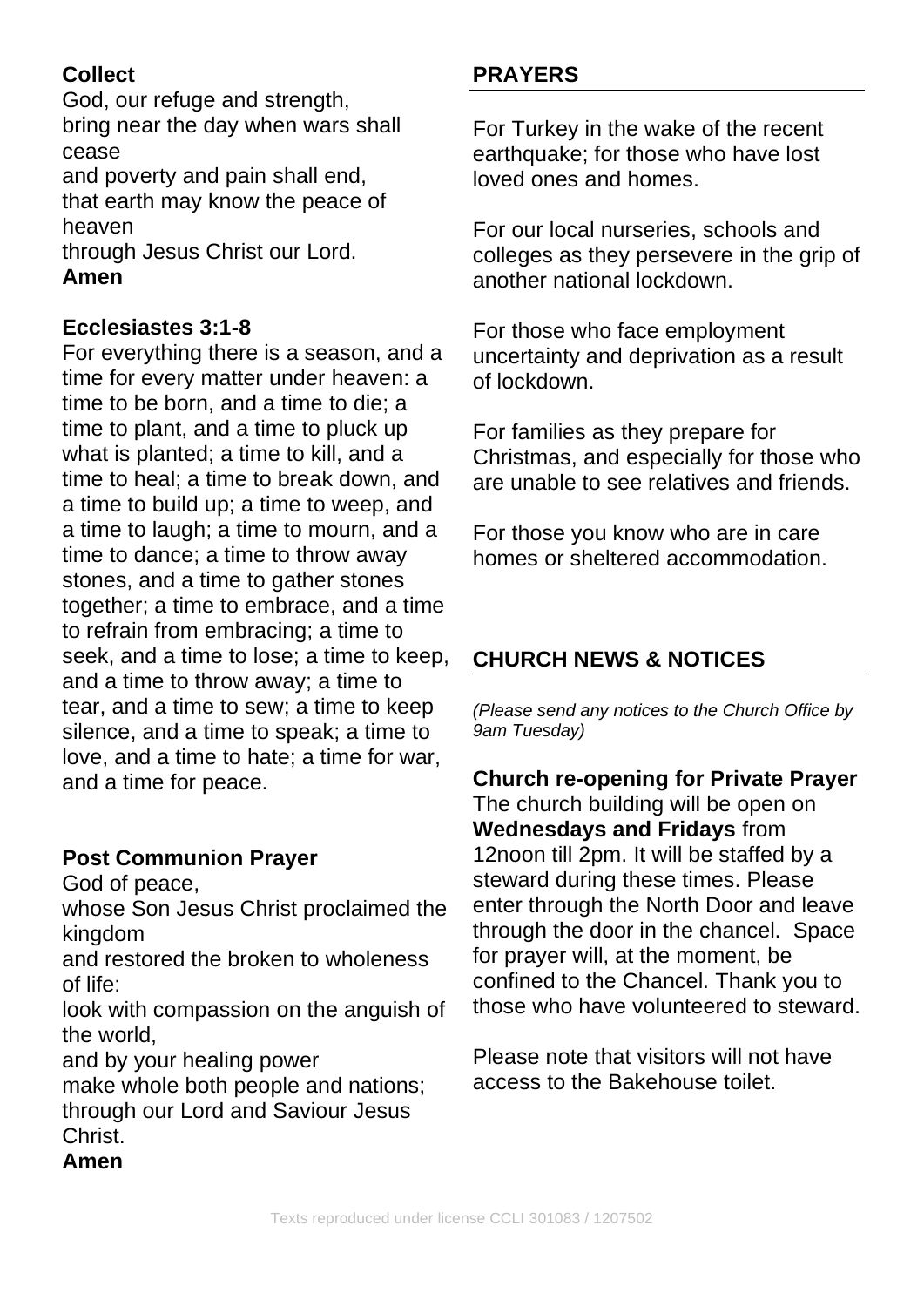### **An Alternative Posada**

This year, instead of hosting the knitted Holy Family, we are encouraging people to send an image to post on social media to advertise each day of Advent. Images could include opening Advent calendars, decorating a tree, doing an activity, etc. There are lots of possibilities! More details on this to follow, including an address to send the images to.

## **Evening Prayer - via Zoom**

Happening on the 1<sup>st</sup> and 3<sup>rd</sup> Thursdays of the month at 6.45pm. See the website for the joining link.

### **GDPR**

From October 2020 we have three students who are on attachment with us until July 2020

They will be required to theologically reflect upon their time at St Mary and St Michael, Trumpington, and to produce a piece of written work based on this theological reflection.

All names, including the name of the church, will be made anonymous.

The work is not intended for public consumption, but will be marked by a University assessor. However, if as an individual you do not wish to be the subject of a theological reflection, please can you make this known to the Vicar.

## **Messy Christingle Online**

If you would like to film a Christingle activity online please contact Mandy in the first instance. This year, because of the uncertainty surrounding Covid, we are planning an online service which includes worship, activities, music and hospitality. We have volunteers for the cooking, but welcome anyone who would like to film an activity (instructions provided). The deadline for filmed contributions is the last week in November.

### **Evening Prayer with Advent Themed Discussion**

We will be having a series of three Evening Prayer Services with discussion on an Advent theme on 29<sup>th</sup> November, 6<sup>th</sup> December and 13<sup>th</sup> December at 6.30pm. These will be zoomed, so do join us via the link on the website

### **Church Fabric Repairs**

The repairs to the stonework in the South Chapel and North aisle have now started and will take until the end of November. The contractors will be onsite full-time but please don't enter the South Chancel. Access to the church for private prayer on Wednesdays and Fridays remains unchanged.

### **Thanks**

Thank you to all who attended and helped at the All Souls Service last week